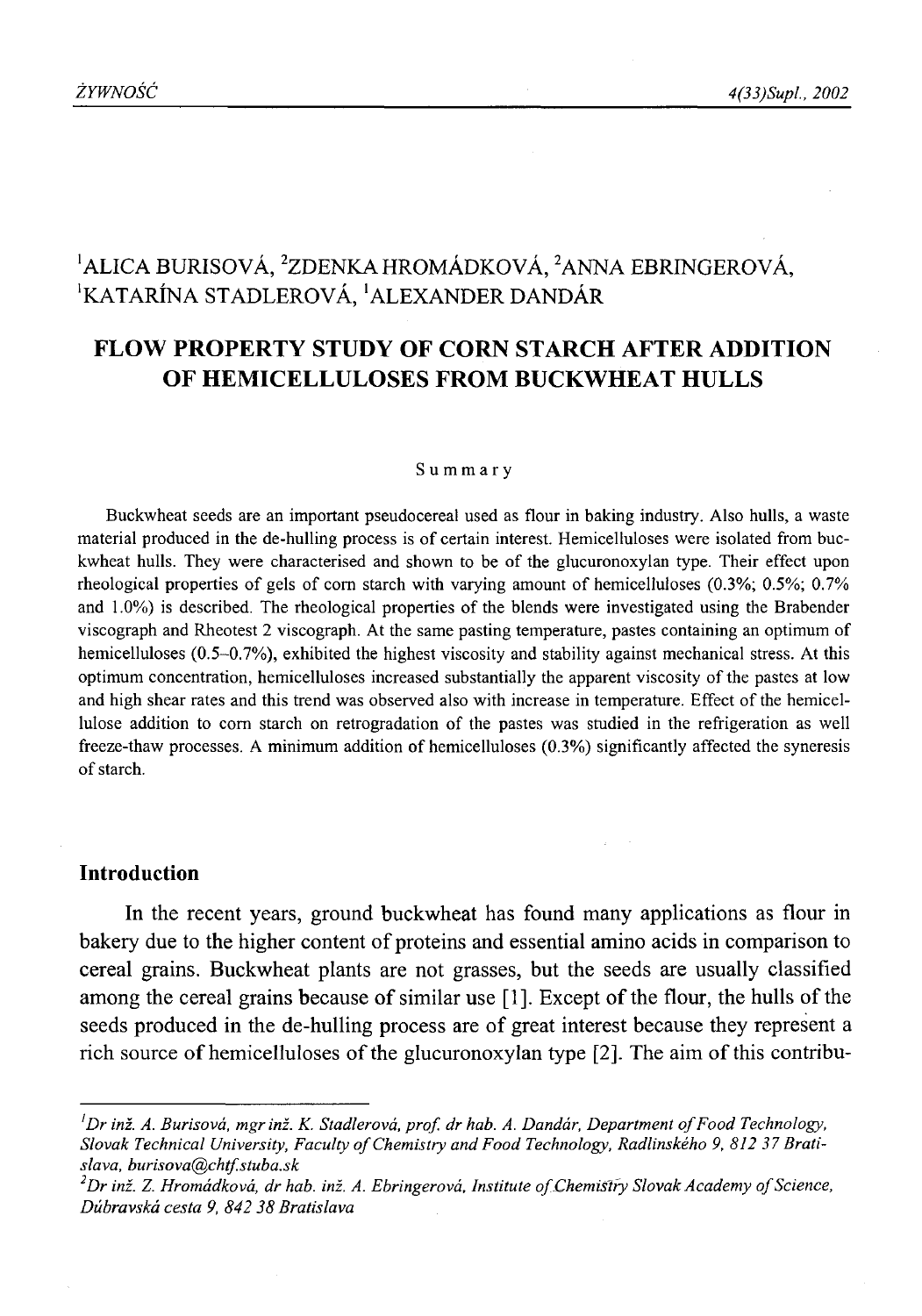tion was to study the effect of the addition of hemicelluloses of buckwheat hulls on the rheological properties of corn starch pastes.

# **Materials and methods**

Com starch (Gustin) was a fine com starch produced by Dr. Oetker s.r.o., Bratislava. Hemicelluloses were isolated from buckwheat hulls in the Institute of Chemistry, Slovak Academy of Sciences, Bratislava.

The flow properties of the starch pastes were determined using the coaxial cylinder viscometer Rheotest 2 (2-50 Hz, VEB MLW Priifgerate Medingen, Germany) with the S<sub>3</sub> measuring system (r/R = 0.81, D = 0.17–146 s<sup>-1</sup>). The rheological tests were performed at temperatures 55, 70, and 90°C. Starch pastes were characterised using the Brabender viscograph (Brabender, Duisburg, Germany) and the deformation of the starch gels was measured by the Penetrometer AP 4/1 (VEB Feinmes, Germany).

Preparation of starch pastes: Blends of com starch with hemicelluloses added in concentrations of 0.3, 0.5, 0.7, and 1.0% were prepared. For testing by Rheotest, the blends were suspended in water and the suspensions were heated in a boiling water bath for 10 min and further boiled for 15 min at constant stirring. The pastes were cooled to room temperature and used for rheological measurements. For Brabender experiments, the aqueous suspension of the starch blends were prepared at ambient temperature and then the pasting behaviour was measured at various temperatures for <sup>2</sup> h.

The retrogradation of the obtained starch pastes were measured after refrigeration at  $4^{\circ}$ C for one week and then heated to  $40^{\circ}$ C for 2h (repeated twice), and in four freeze-thaw cycles (-18°C for 16 h and 40°C for 2h). The amounts of absorbed and excluded water were determined in relation to the free water content of the starting pastes determined by centrifugation (3000 rpm/min for 10 min) of starch pastes.

For the penetration tests, the boiled starch pastes were cooled to room temperature for 20h in cylinders of constant dimensions and penetration was measured the next day at 5, 30 and 60 seconds.

## **Results and discussion**

Analytical characteristics of the buckwheat hemicelluloses (Table 1) indicated that they comprised mainly of 4-O-methylglucuronoxylan (GX).

Rheological properties of the corn starch paste (standard) and pastes prepared from starch/GX blends were characterised with the flow curves measured at 55, 70, and 90°C using Rheotest (Figure 1). The curves indicated a positive effect of GX on the pseudoplastic behaviour of starch paste. In comparison to the standard paste, the increase in shear stress  $(\tau)$  versus shear rate  $(D)$  was most pronounced in pastes con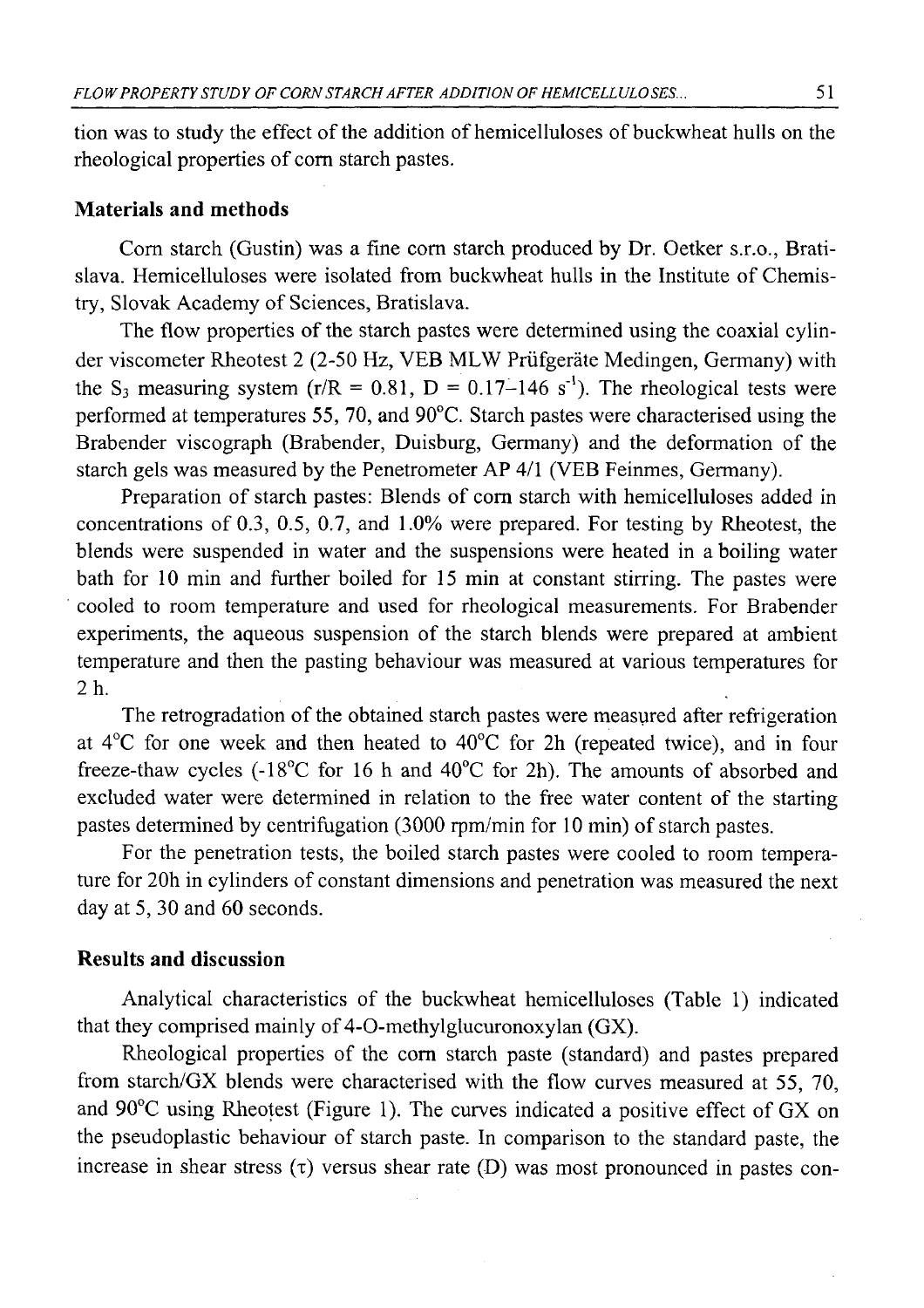taining 0.5-0.7% GX what indicated a higher resistance of against mechanical stress. The effect of GX addition on the flow behaviour at low and high shear rates is illustrated in Figures 2a and 2b. At the same pasting temperature, pastes containing 0.5- 0.7% GX, exhibited the highest apparent viscosity values at low and high shear rates and this trend was followed also with an increase in temperature.

Table 1



Analytical characteristics of hemicelluloses from buckwheat hulls

Fig. 1. Flow curves measured at 55°C.

The pasting behaviour of the pastes prepared from blends of corn strach and various amounts of GX are presented in Table 2. As seen, at 0.5% GX addition, the viscosity (P) reached a maximum. However, at higher GX concentrations, the viscosity values decreased but remained were higher as compared to that of pure starch paste (standard). The effect of GX addition is best expressed by the retrogradation ratios C/P and C/H, retrogradation and total retrogradation ratios, respectively. At the optimum of the GX concentration, both ratios showed the lowest value what indicates a high stability of the paste. With increasing GX concentrations, the ratios decreased but the values were lower than of the standard paste.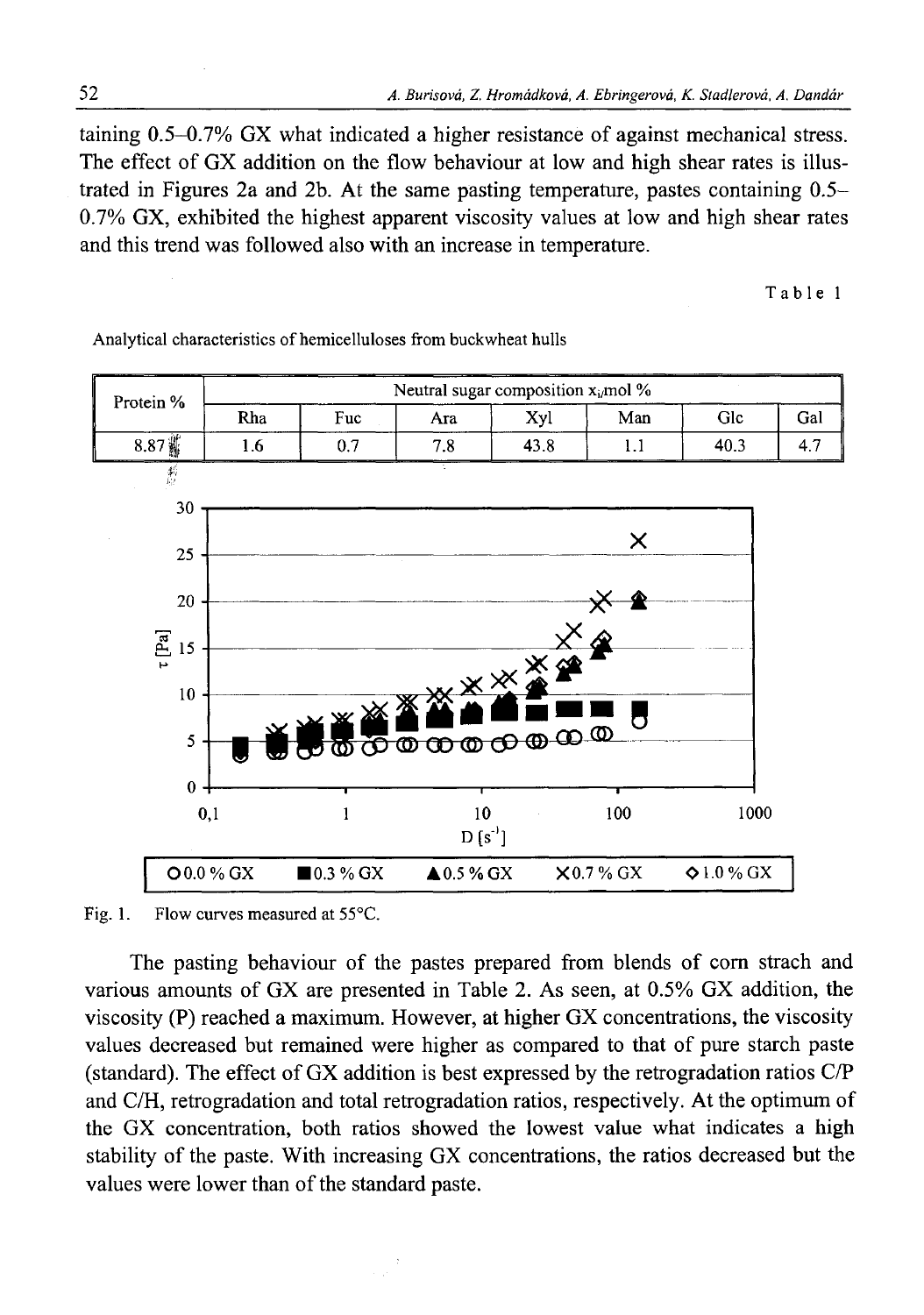

b)



- Fig. 2. Influence of hemicelluloses from buckwheat hulls on the viscosity of potato starch pastes at shear rate: a) D=0.33 s<sup>-1</sup>,
	- b)  $D=146 s^{-1}$ .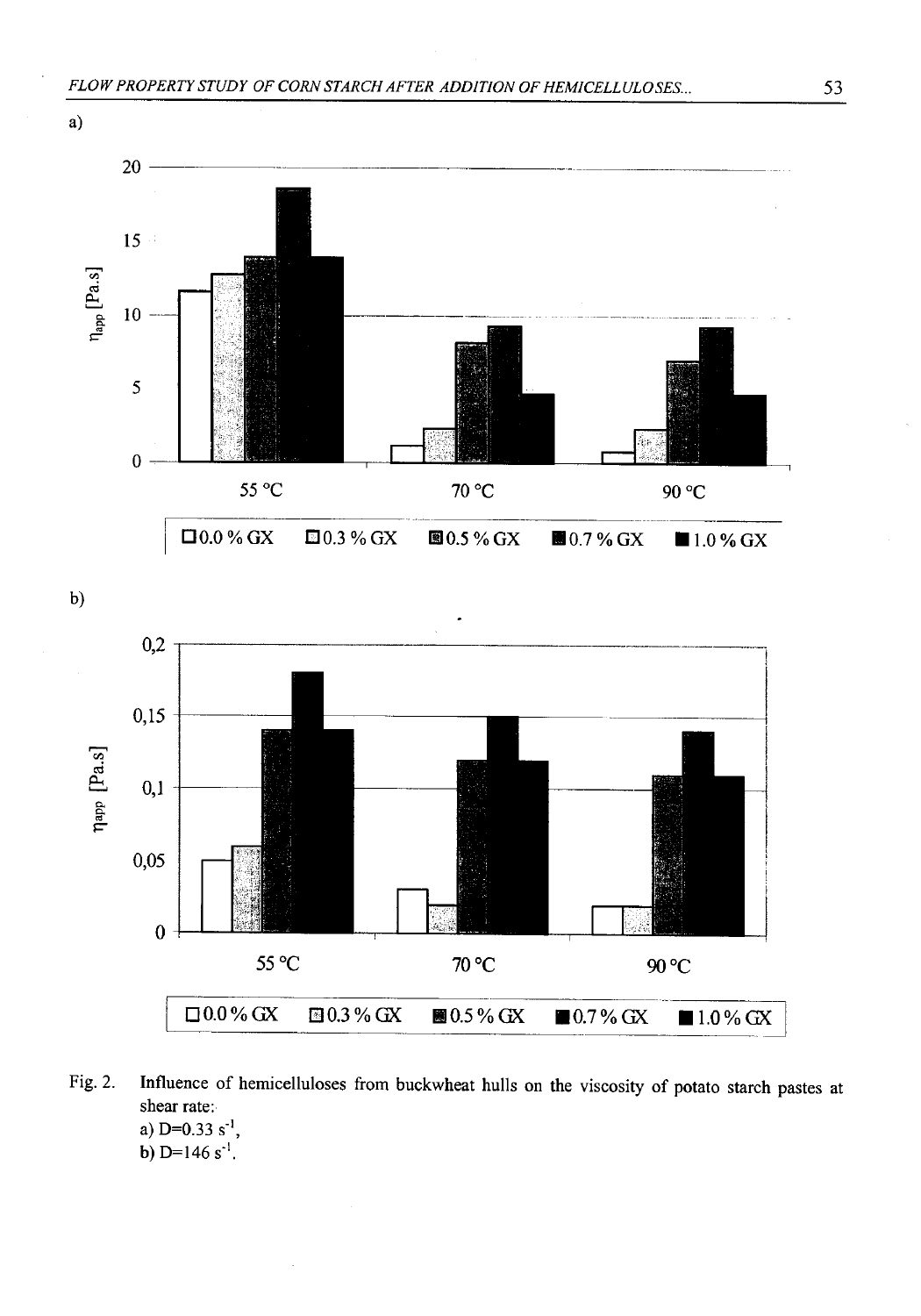Table 2

| $%$ GX  | PT   | P    | H    |      | BD   | SВ   | C/P  | C/H  | H/P  | T     | P   |
|---------|------|------|------|------|------|------|------|------|------|-------|-----|
|         | [°C] | 'BUI | IBUI | [BU] | [BU] | ibui |      |      |      | - max | min |
| $0.0\%$ | 83   | 350  | 340  | 890  | 10   | 550  | 2.54 | 2.62 | 0.97 | 89    | 38  |
| 0.3%    | 84   | 345  | 340  | 810  |      | 470  | 2.35 | 2.38 | 0.99 | 92    | 45  |
| 0.5%    | 86   | 420  | 410  | 850  | 10   | 440  | 2.02 | 2.07 | 0.98 | 92    | 45  |
| 0.7%    | 84   | 365  | 360  | 790  |      | 430  | 2.16 | 2.19 | 0.99 | 93    | 43  |
| 1.0%    | 83   | 345  | 340  | 780  |      | 440  | 2.26 | 2.29 | 0.99 | 92    | 44  |

Pasting characteristics of com starch/GX blends.

PT: Pasting temperature (temperature at which the viscogram first ascends from the baseline).

P: Maximum viscosity in Brabender units (BU).

 $P_t$ : Time of reaching maximim viscosity.

H: Hot paste viscosity.

C: Cooled paste viscosity.

DB: Breakdown (P-H)

SB: Setback (C-H)

C/P: Retrogradation ratio

C/H: Total retrogradation ratio

H/P: Breakdown ratio

Retrogradation of the starch pastes prepared in the Brabender viscograph was characterised by means of the volume of excluded water after refrigeration and freezethaw cycles, respectively as shown in Table 3. With increasing amount of added GX, the volume of free water of starch/GX pastes decreased from 82 to 17.6% due to the high swelling capacity of GX and ability to bind water molecules [3]. The syneresis of starch was expressed as the volume of water excluded by the recrystallised amylose according to equation:  $S(\%) = (\%$  excluded water + % absorbed water) - % free water. The addition of GX showed non-signifcant effects on the syneresis during the two refrigaration cycles. However, distinct effects with an increasing tendency were observed during the freeze-thaw cycles. As seen in Figure 3, there is an optimum GX concentration influencing the syneresis. It was situated at 1.0% in the first three cycles and at 0.5% in the last cycle. This concentration fitted optimum of added GX found on the studies of the rheological and pasting behaviour.

Effect of the GX addition on the penetration of gels prepared from the boiled pastes is demonstrated in Figure 4. The penetration decreased as the concentration of the GX increased with a discontinuity at the concentration of 0.5-0.7%. The results indicatd that the gels containing GX were more rigid and resistant to deformation by pressure what might be explained by the gel-forming properties of GX-type hemicelluloses  $[4]$ .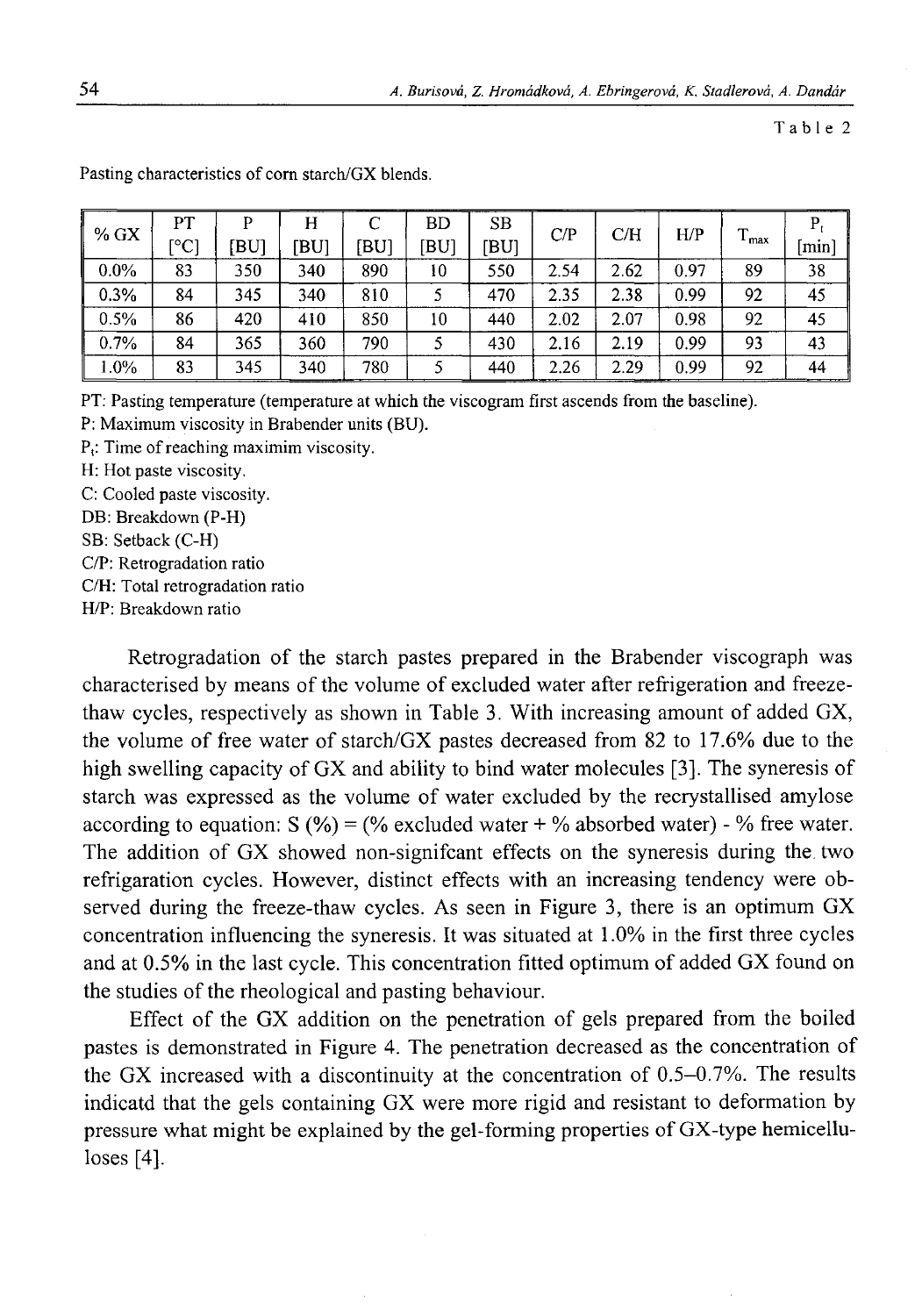Table 3

| Sample     | Free water<br>[%] |              | Refrigeration cycles | Freeze-thaw cycles |              |     |     |  |
|------------|-------------------|--------------|----------------------|--------------------|--------------|-----|-----|--|
|            |                   |              | $\mathbf{I}$         |                    | $\mathbf{I}$ | III | IV  |  |
| $0.0\%$ GX | 3.4               | $\mathbf 0$  | 0.1                  | 17.2               | 7.8          | 5.6 | 3.4 |  |
| 0.3% GX    | 2.8               | $\mathbf 0$  | 0.2                  | 11.2               | 6.0          | 4.4 | 2.0 |  |
| 0.5% GX    | 2.0               | $\mathbf{0}$ | 0.2                  | 7.8                | 5.0          | 3.8 | 0.8 |  |
| $0.7\%$ GX | 1.3               | $\theta$     | 0.3                  | 6.1                | 3.9          | 3.1 | 1.1 |  |
| $1.0\%$ GX | 0.6               | 0            | 0                    | 5.2                | 3.0          | 2.4 | 1.2 |  |

Final syneresis [%].



Fig. 4. Penetration of starch/GX gels after 5 sec of pressure deformation.

# **Conclusions**

The results indicated that hemicelluloses of the GX type, isolated from the hulls of buckwheat seeds, significantly affected rheological and pasting properties of com starch pastes at very low concentrations in comparison to studies [5] where waterinsoluble GX from beech pulp were applied in concentrations above 20%. It can be suggested that GX from buckwheat hulls represented a potential additive in various com starch-based food products due to their ability to force the structure of pastes, prevent retrogradation of starch, and improve staling properties of baked products.